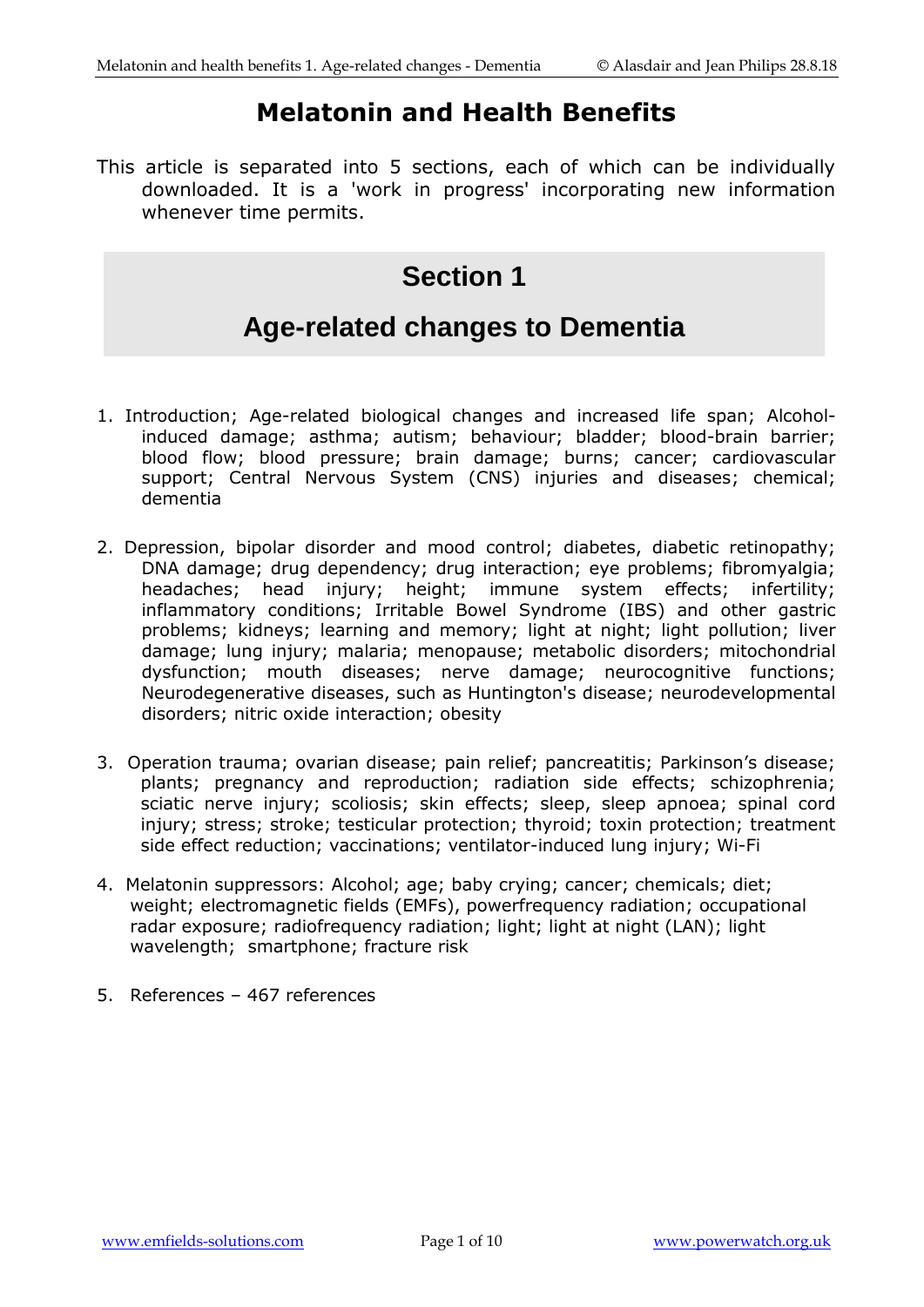# **Melatonin and its Health Benefits 1. Introduction and 'Age-related biological changes and increased life span' to 'Dementia'**

Melatonin, or 5-methoxy-N-acetyltryptamine, is a hormone found in all living creatures, including plants (Reiter [2007](http://www.ncbi.nlm.nih.gov/pubmed/17167296), Paredes [2009](http://www.ncbi.nlm.nih.gov/pubmed/19033551)), at levels that vary not only in a daily cycle, but also in a solar cycle, with year -to-year variations. Nocturnal melatonin increased in the summer, depending on the year, between 15 and 40% over the winter figure. The rhythm of variation was between 18 and 24 months (Bartsch [2012\)](http://www.ncbi.nlm.nih.gov/pubmed/23237595).

A study by Burgess & Fogg ([2008](http://www.ncbi.nlm.nih.gov/pubmed/18725972?ordinalpos=1&itool=EntrezSystem2.PEntrez.Pubmed.Pubmed_ResultsPanel.Pubmed_RVDocSum)) found that in the 170 people they studied, lifestyle and behavioural variables were only able to explain about 15% of the individual variability in the amount of melatonin secretion, the rest of which they attributed to a substantial genetic influence. Wada [\(2013\)](http://www.ncbi.nlm.nih.gov/pubmed/23266102) found that melatonin levels varied depending on sex and body size in a group of healthy preschool Japanese children. A study by Zarazaga [\(2009\)](http://www.ncbi.nlm.nih.gov/pubmed/19699498) showed that there were significant differences between melatonin concentrations in blood taken from the 2 jugular veins at the same time in the same individual sheep. The authors did not have an explanation for this phenomenon, but suggested it could have implications for experimental protocols.

Melatonin and its by-products (Reiter [2008](http://www.ncbi.nlm.nih.gov/pubmed/18766165?ordinalpos=1&itool=EntrezSystem2.PEntrez.Pubmed.Pubmed_ResultsPanel.Pubmed_DefaultReportPanel.Pubmed_RVDocSum), Millán-Plano [2010\)](http://www.ncbi.nlm.nih.gov/pubmed/20162018) are extremely powerful antioxidants with a particular role in protecting DNA. It reduces experimental cataractogenesis, traumatic injury to the spinal cord and brain, and protects against oxidative damage to neurons and ganglia in models of stroke, Parkinsonism and Alzheimer's disease (Kaur & Ling [2008,](http://www.ncbi.nlm.nih.gov/pubmed/19075654) Reiter [2008](http://www.ncbi.nlm.nih.gov/pubmed/18997997?ordinalpos=2&itool=EntrezSystem2.PEntrez.Pubmed.Pubmed_ResultsPanel.Pubmed_DefaultReportPanel.Pubmed_RVDocSum)). It is naturally synthesized from the amino acid tryptophan via synthesis of serotonin. Melatonin is also essential for glucose homoeostasis and regulation (Kedziora-Kornatowska [2009](http://www.ncbi.nlm.nih.gov/pubmed/19317795)). Ximenes ([2009](http://www.ncbi.nlm.nih.gov/pubmed/19344745)) and Makay ([2009](http://www.ncbi.nlm.nih.gov/pubmed/19343192)) propose mechanisms by which melatonin's anti-oxidant properties may be explained.

The pineal gland, which produces a large proportion of the body's melatonin, is a sensor of inflammation mediators and plays a central role in the control of the inflammatory response (Fernandes [2009\)](http://www.ncbi.nlm.nih.gov/pubmed/19076264). Recent magnetic resonance imaging studies suggest that human plasma and saliva melatonin levels are partially determined by the pineal gland volume (Bumb [2014\)](http://www.ncbi.nlm.nih.gov/pubmed/24456088). Pineal volume appears to be reduced in patients with primary insomnia compared to healthy controls.

Melatonin has been detected in multiple extrapineal tissues including the brain, retina, lens, cochlea, Harderian gland, airway epithelium, skin, gastrointestinal tract, liver, kidney, thyroid, pancreas, thymus, spleen, immune system cells, carotid body, reproductive tract, and endothelial cells. Melatonin is also present in essentially all biological fluids including cerebrospinal fluid, saliva, bile, synovial fluid, amniotic fluid, and breast milk (Acuña-Castroviejo [2014\)](https://www.ncbi.nlm.nih.gov/pubmed/24554058).

Tan [\(2002\)](http://www.ncbi.nlm.nih.gov/pubmed/11899100) described how melatonin has the ability to repair damaged biomolecules. Unlike the classical antioxidants, melatonin is devoid of prooxidative activity and all known intermediates generated by the interaction of melatonin with reactive species are also free radical scavengers. This phenomenon is defined as the free radical scavenging cascade reaction of the melatonin family. Due to this cascade, one melatonin molecule has the potential to scavenge up to 4 or more reactive species. This makes melatonin very effective as an antioxidant. Under in vivo conditions, melatonin is often several times more potent than vitamin C and E in protecting tissues from oxidative injury.

Melatonin also synergizes with vitamin C, vitamin E and glutathione in the scavenging of free radicals. Melatonin has been detected in vegetables, fruits and a variety of herbs. In some plants,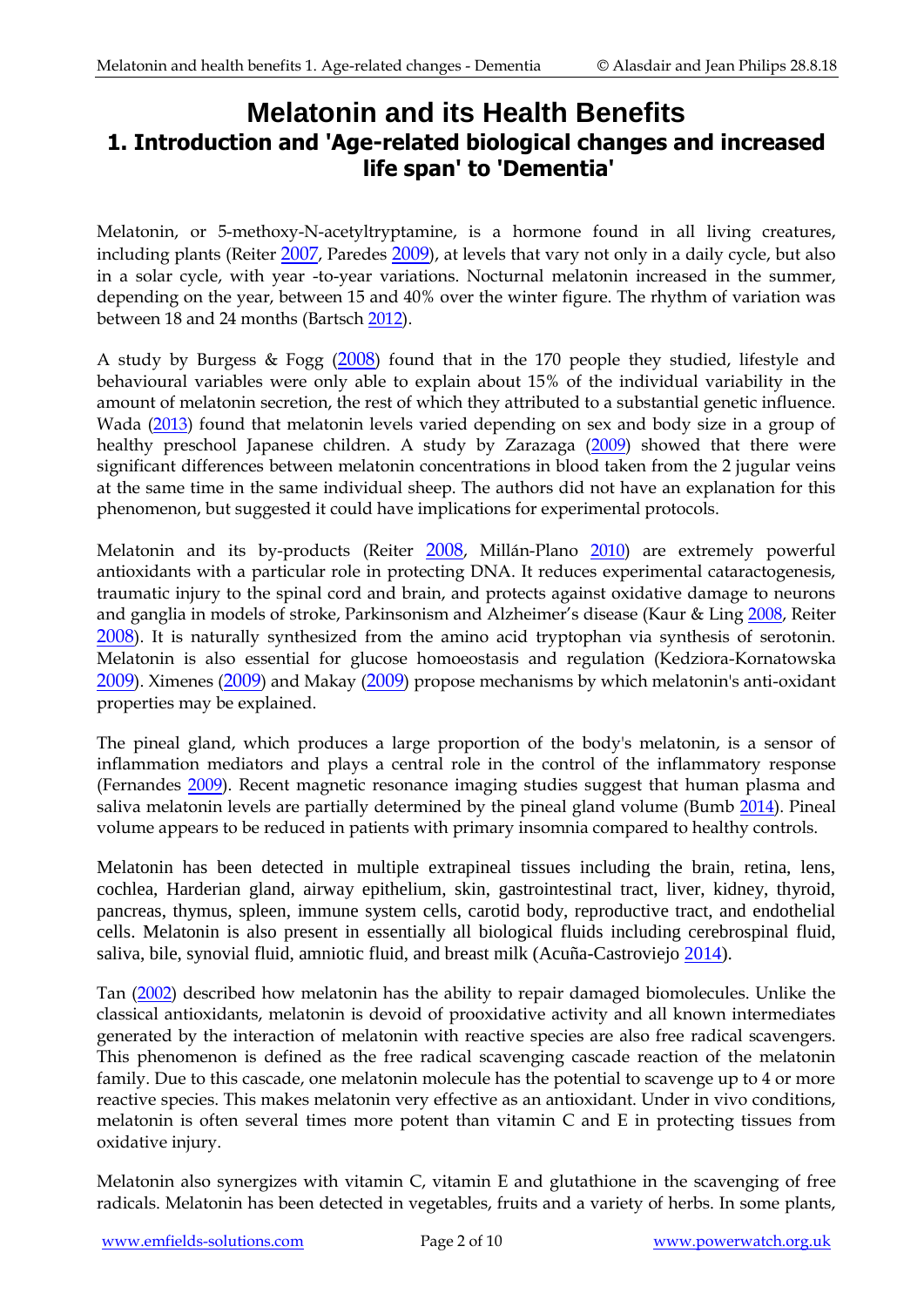especially in flowers and seeds (the reproductive organs which are most vulnerable to oxidative insults), melatonin concentrations are several orders of magnitude higher than measured in the blood of vertebrates. Melatonin in plants not only provides an alternative exogenous source of melatonin for herbivores but also suggests that melatonin may be an important antioxidant in plants which protects them from a hostile environment that includes extreme heat, cold and pollution, all of which generate free radicals (Tan [2000\)](http://www.ncbi.nlm.nih.gov/pubmed/10899700).

Melatonin has also been found in grape products, such as dessert wines and balsamic vinegars (Vitalini [2013\)](http://www.ncbi.nlm.nih.gov/pubmed/23171152).

Alterations in melatonin receptor expression as well as changes in endogenous melatonin production have been shown in circadian rhythm sleep disorders, Alzheimer's and Parkinson's diseases, glaucoma, depressive disorder, breast and prostate cancer, hepatoma and melanoma (Pandi-Perumal [2008b\)](http://www.ncbi.nlm.nih.gov/pubmed/18571301).

Melatonin represents one of the most important immune system enhancing substances in our body, and, as a free radical scavenger, protects all body and brain cells against genetic damage considered to be a precursor to cancer (Gulcin [2008](http://www.ncbi.nlm.nih.gov/pubmed/18608760?ordinalpos=1&itool=EntrezSystem2.PEntrez.Pubmed.Pubmed_ResultsPanel.Pubmed_RVDocSum)). Serotonin acts as a messenger for the nervous system and in the brain as a mood hormone. A reduced serotonin level is associated with depression, lethargy and listlessness, inner agitation and many psychiatric disturbances.

Melatonin regulates chronobiological and reproductive systems and mammary gland functions. As well as the properties mentioned above, melatonin's other functions include body weight control and the promotion of wound healing, the coupling of environmental cues to circadian clock gene expression and the modulation of secondary endocrine signalling (e.g. prolactin release, oestrogen receptor-mediated signalling). Mammalian skin and hair follicles are not only melatonin targets, but also sites of extrapineal melatonin synthesis (Slominski [2002,](http://www.ncbi.nlm.nih.gov/pubmed?term=12039872) Fischer [2008](http://www.ncbi.nlm.nih.gov/pubmed/18643846?ordinalpos=1&itool=EntrezSystem2.PEntrez.Pubmed.Pubmed_ResultsPanel.Pubmed_RVDocSum)). Geomagnetic activity may play a role in the entrainment of melatonin rhythms (Burch [2008](http://www.ncbi.nlm.nih.gov/pubmed/18472329)).

Melatonin (as well as 3 other hormones, which are also implicated in antitumour action - Lissoni [2003](http://www.ncbi.nlm.nih.gov/sites/entrez?Db=pubmed&Cmd=ShowDetailView&TermToSearch=14523367&ordinalpos=21&itool=EntrezSystem2.PEntrez.Pubmed.Pubmed_ResultsPanel.Pubmed_RVDocSum)) is produced primarily in the pineal gland, which is located in the brain, and the production is dependant on the light-dark cycle, being produced primarily during the night. Secretion of melatonin, and its level in the blood, peaks in the middle of the night, and gradually falls during the second half of the night, with normal variations in timing according to the individual. However, melatonin is also produced in different cells and tissues from the immune system (Gómez-Corvera [2009](http://www.ncbi.nlm.nih.gov/pubmed/19522737)). Melatonin is also produced to a lesser extent, in the eyes, the bone marrow cells, gastrointestinal tract, skin, lymphocytes and epithelial cells. Melatonin concentration in these cells is much higher than that found in the blood but it does not seem to be regulated by the photoperiod. Melatonin influences almost every cell and can be traced in membrane, cytoplasmic, mitochondrial and nuclear compartments of the cell.

It has been suggested that older people wake at a time when they have higher melatonin levels than younger people, as a result of an advance in sleep timing and circadian melatonin rhythm associated with age (Duffy [2002](http://www.ncbi.nlm.nih.gov/pubmed/11788360)). In a study by Djeridane [\(2005\)](http://www.ncbi.nlm.nih.gov/pubmed/15919592) older rats produced less melatonin than younger ones, and they also produced less in periods of longer light exposure (summer) than times of equal exposure, suggesting that pineal melatonin levels are more sensitive to photoperiod changes in older, but not younger animals.

Melatonin levels in the first morning urine excretion are strongly correlated with total nocturnal plasma melatonin output and peak nocturnal melatonin values and therefore is a reasonably reliable, easy method of determining melatonin levels in women aged 40-70 (Cook [2000](http://www.ncbi.nlm.nih.gov/pubmed/10626600)).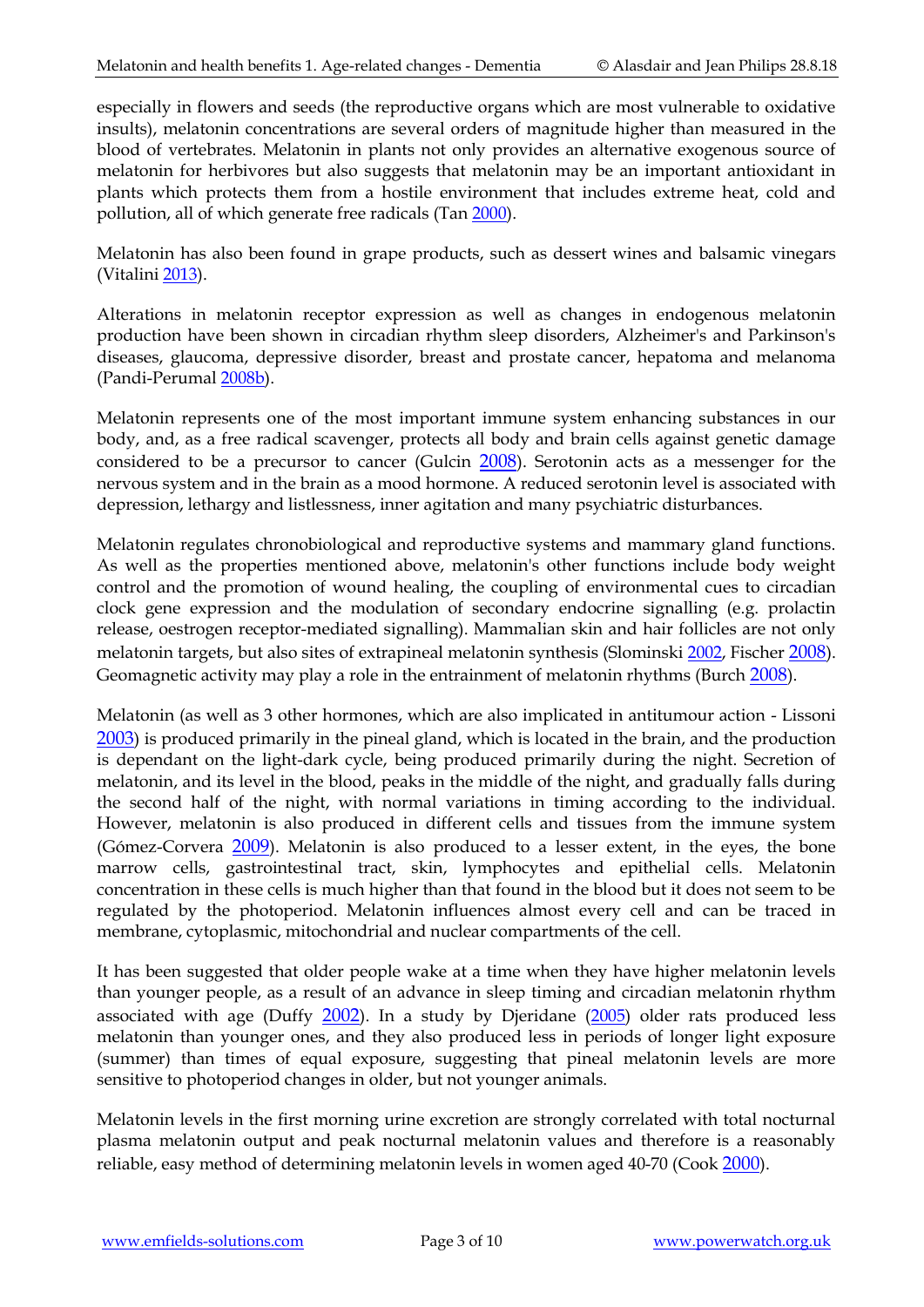Some foods and drink help increase melatonin consumption; red wine, bananas, oats, fruit, vegetables and cereals. Melatonin is present in many plants, possibly to protect against UV light. Purslane has 10-20 times more melatonin than any other edible plant, followed by St John's Wort, sage and feverfew. If taken as a supplement, melatonin should be taken at night-time to promote the normal circadian rhythms.

A lack of melatonin has been identified as a potential factor in the development of breast cancer in female shift workers (Richter [2011\)](http://www.ncbi.nlm.nih.gov/pubmed/23199173). The peak production time of melatonin can be shifted by careful environmental manipulation to increase its production in night shift workers. Papantoniou [\(2014\)](http://www.ncbi.nlm.nih.gov/pubmed/24812038) found that night shift work affects levels and timing of melatonin production and may relate to future cancer risk. Some of these changes include intermittent bright light pulses during night shifts, wearing dark glasses when outside, sleeping in dark bedrooms at scheduled times after night shifts and on days off, and receiving outdoor light exposure upon awakening from sleep (Smith [2008\)](http://www.ncbi.nlm.nih.gov/pubmed/18675836?ordinalpos=3&itool=EntrezSystem2.PEntrez.Pubmed.Pubmed_ResultsPanel.Pubmed_DefaultReportPanel.Pubmed_RVDocSum). These changes helped study subjects to perform better than their colleagues on a reaction time task.

From a clinical point of view, provided that a person is not exposed to light at night, the daily profile of circulating melatonin provides a reliable estimate of the timing of the human suprachiasmatic nuclei (SCN) (the master clock in the hypothalamus).. Melatonin agonists have been developed for treating circadian, psychiatric and sleep disorders. These drugs may target the SCN for improving circadian timing or act indirectly at some downstream level of the circadian network to restore proper internal synchronization (Pevet & Challet [2011\)](http://www.ncbi.nlm.nih.gov/pubmed/21914478).

The circadian secretion of night time melatonin begins at the approximate age of 4 months. For this purpose, nursing according to the day-night light-dark cycle is essential right from early infancy (Segawa [2008\)](http://www.ncbi.nlm.nih.gov/pubmed/18807935). Ben-Moshe Livne [\(2016\)](https://www.ncbi.nlm.nih.gov/pubmed/27870848) found that the molecular clock in the melatoninproducing cells of the pineal gland plays a key role in modulating circadian rhythms of behaviour.

Once you pass 65, your body will be able to make only about 10% of the melatonin you did when you were 30, although this is disputed by some researchers, assuming a good general state of health (Zeitzer [1999\)](http://www.ncbi.nlm.nih.gov/pubmed/10569297). Sanchez-Hidalgo [\(2009\)](http://www.ncbi.nlm.nih.gov/pubmed/19233254) reports age-related changes in melatonin synthesis in some rat peripheral organs. The authors suggest that the thymus may develop compensatory mechanisms to counteract the loss of immune activity and consequently, the loss of the potent antioxidant, during physiological ageing. Scientific research has not made consistent conclusions about changes in melatonin level with age. Bertrand [\(2010\)](http://www.ncbi.nlm.nih.gov/pubmed/20374441) found that the availability of gut 5-HT and melatonin is increased in aged mice and melatonin treatment suppresses natural gastrointestinal production of 5-HT and melatonin in the aged mouse intestine.

Davanipour [\(2009\)](http://www.ncbi.nlm.nih.gov/pubmed/19835624) suggests that low levels of endogenous melatonin production among older individuals may lead to higher levels of DNA damage, possibly increasing the risk of cancer.

Melatonin regulates the neuroimmuno-endocrine axis and is functionally important to the circadian rhythm, tumour suppression and immunity. In the CNS, melatonin exerts neuroprotective effects in many diseases, such as Parkinson's disease, Alzheimer's disease and ischaemic brain injury (Yu [2017\)](https://www.ncbi.nlm.nih.gov/pubmed/27943459).

Li [\(2008\)](http://www.ncbi.nlm.nih.gov/pubmed/18807717) suggested that the beneficial effects of electroacupuncture which protects the brain from ischemic damage (stroke effects) may be related to its effect on melatonin changes.

The regulatory function of melatonin on immune mechanisms is seasonally dependent. Melatonin-induced seasonal changes in immune function have been implicated in the pathogenesis of seasonal affective disorder and rheumatoid arthritis (Srinivasan [2008\)](http://www.ncbi.nlm.nih.gov/pubmed/18679047).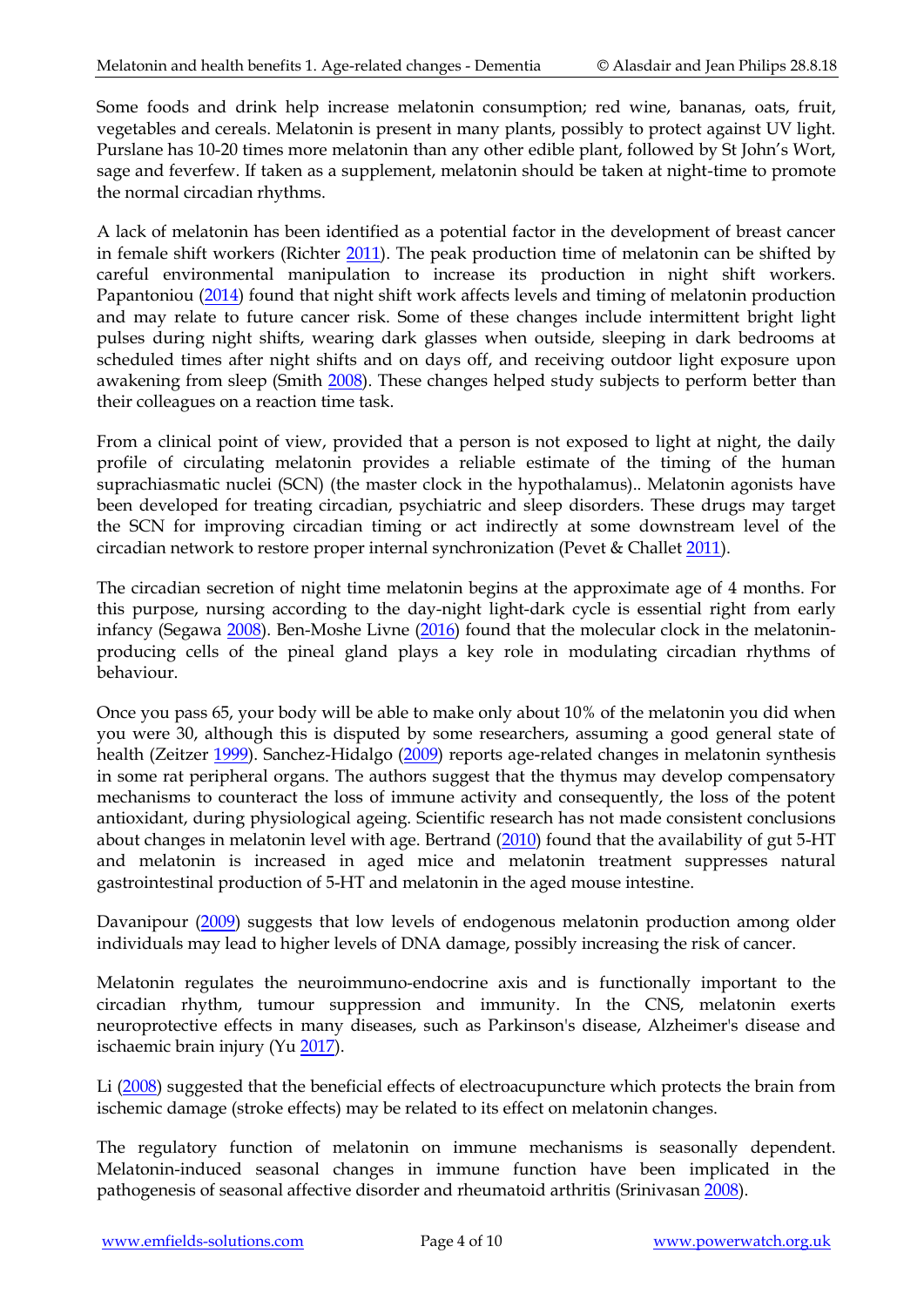#### **Age-related biological changes and increased life span**

Ageing has been proposed as the major risk factor in most neurodegenerative disorders. Some studies (Akbulut [2008,](http://www.ncbi.nlm.nih.gov/pubmed/18755164?ordinalpos=1&itool=EntrezSystem2.PEntrez.Pubmed.Pubmed_ResultsPanel.Pubmed_RVDocSum) Caballero [2008,](http://www.ncbi.nlm.nih.gov/pubmed/18410310) [2009,](http://www.ncbi.nlm.nih.gov/pubmed/19090913) Paredes [2009,](http://www.ncbi.nlm.nih.gov/pubmed/19211547) García [2010](http://www.ncbi.nlm.nih.gov/pubmed/20096480) Ni [2013,](http://www.ncbi.nlm.nih.gov/pubmed/23256744) Terán [2012,](http://www.ncbi.nlm.nih.gov/pubmed/23248969) Mukda [2016\)](https://www.ncbi.nlm.nih.gov/pubmed/27068758), have concluded that exogenous melatonin had a potential role for retardation of age-related oxidative events. Tan [\(1999\)](http://www.ncbi.nlm.nih.gov/pubmed/10085465) found that even in young animals there is insufficient endogenously produced melatonin to detoxify hydroxyl radicals. The accumulated damage induced by the escaped HO. that results when the HO. avoids detoxification over the course of a life time may directly or indirectly accelerate aging and aging-related diseases.

Song [\(2016\)](https://www.ncbi.nlm.nih.gov/pubmed/27731402) found that melatonin exerted protection against aging-induced fertility decline and maintenance of mitochondrial redox balance.

Reiter [\(2008\)](http://www.ncbi.nlm.nih.gov/pubmed/18930877) found melatonin had the ability to reduce the severity of a variety of age-related diseases, including Alzheimer's disease, sleep disturbances in Parkinson's disease (Srinivasan [2011\)](http://www.ncbi.nlm.nih.gov/pubmed/22010042), amyotrophic lateral sclerosis (ALS) Huntington's disease, age-related macular degeneration (AMD) (Blasiak [2016\)](https://www.ncbi.nlm.nih.gov/pubmed/27688828), stroke and brain trauma (Pandi-Perumal [2013\)](http://www.ncbi.nlm.nih.gov/pubmed/22739839), that have as their basis free radical damage.

Ovarian aging is characterized by gradual declines in oocyte quantity and quality. Tamura [\(2017\)](https://www.ncbi.nlm.nih.gov/pubmed/27889913) found that melatonin delays ovarian aging in a number of ways including antioxidant action, maintaining telomeres, stimulating SIRT expression and ribosome function, and by reducing autophagy.

Melatonin was found to decrease the oxidative load accompanying ageing and it augmented general immunity (Vishwas [2013\)](http://www.ncbi.nlm.nih.gov/pubmed/23220117). Melatonin was administered to mice prone to aging. The aging process was counteracted by the supplementary melatonin, probably through its effect on mitochondrial physiology (Rodríguez [2008\)](http://www.ncbi.nlm.nih.gov/pubmed/18485648).

Oztürk [\(2008\)](http://www.ncbi.nlm.nih.gov/pubmed/18726755?ordinalpos=2&itool=EntrezSystem2.PEntrez.Pubmed.Pubmed_ResultsPanel.Pubmed_RVDocSum) found melatonin increased levels of zinc, which reduces with age, in some parts of the body. Magnanou [\(2009\)](http://www.ncbi.nlm.nih.gov/pubmed/19526053) found that continuous melatonin administration delayed the onset of senescence. Esteban's study [\(2010\)](http://www.ncbi.nlm.nih.gov/pubmed/20082664) of melatonin treatment of aged rats believes that it may improve the age-dependent deficits in cognition and motor function.

Melatonin has been shown to increase the average life span of mice by 20% in some studies (Anisimov [2003](http://www.ncbi.nlm.nih.gov/sites/entrez?cmd=Retrieve&db=pubmed&dopt=AbstractPlus&list_uids=12670632), Rodriguez [2007](http://www.ncbi.nlm.nih.gov/sites/entrez?Db=pubmed&Cmd=ShowDetailView&TermToSearch=17349026&ordinalpos=30&itool=EntrezSystem2.PEntrez.Pubmed.Pubmed_ResultsPanel.Pubmed_RVDocSum)). It restored some of the ageing effects in mice (Morioka [1999](http://www.ncbi.nlm.nih.gov/pubmed/10551767?ordinalpos=62&itool=EntrezSystem2.PEntrez.Pubmed.Pubmed_ResultsPanel.Pubmed_RVDocSum), Okatani [2002](http://www.ncbi.nlm.nih.gov/pubmed/12220325?ordinalpos=29&itool=EntrezSystem2.PEntrez.Pubmed.Pubmed_ResultsPanel.Pubmed_RVDocSum), [2003](http://www.ncbi.nlm.nih.gov/pubmed/12531250?ordinalpos=26&itool=EntrezSystem2.PEntrez.Pubmed.Pubmed_ResultsPanel.Pubmed_RVDocSum), Gutierrez-Cuesta [2008](http://www.ncbi.nlm.nih.gov/pubmed/18705649?ordinalpos=1&itool=EntrezSystem2.PEntrez.Pubmed.Pubmed_ResultsPanel.Pubmed_RVDocSum)).

Cell survival was augmented and changes in biochemical parameters as a result of oxidative stress in ageing yeast cultures were ameliorated by the addition of melatonin (Owsiak [2010\)](http://www.ncbi.nlm.nih.gov/pubmed/20337598).

# **Alcohol-induced damage**

Melatonin and vitamin C administration provided partial protection against alcohol-induced oxidative stress (Sönmez [2009\)](http://www.ncbi.nlm.nih.gov/pubmed/19843043).

#### **Asthma**

People who are asthmatic at night may have higher than normal melatonin levels. This may indicate an adverse effect of melatonin for people with this condition. (Sutherland [2002,](http://www.ncbi.nlm.nih.gov/pubmed/12379548?ordinalpos=3&itool=EntrezSystem2.PEntrez.Pubmed.Pubmed_ResultsPanel.Pubmed_RVDocSum) [2003,](http://www.ncbi.nlm.nih.gov/pubmed/13679809?ordinalpos=2&itool=EntrezSystem2.PEntrez.Pubmed.Pubmed_ResultsPanel.Pubmed_RVDocSum) [2005\)](http://www.ncbi.nlm.nih.gov/pubmed/16337443?ordinalpos=1&itool=EntrezSystem2.PEntrez.Pubmed.Pubmed_ResultsPanel.Pubmed_RVDocSum).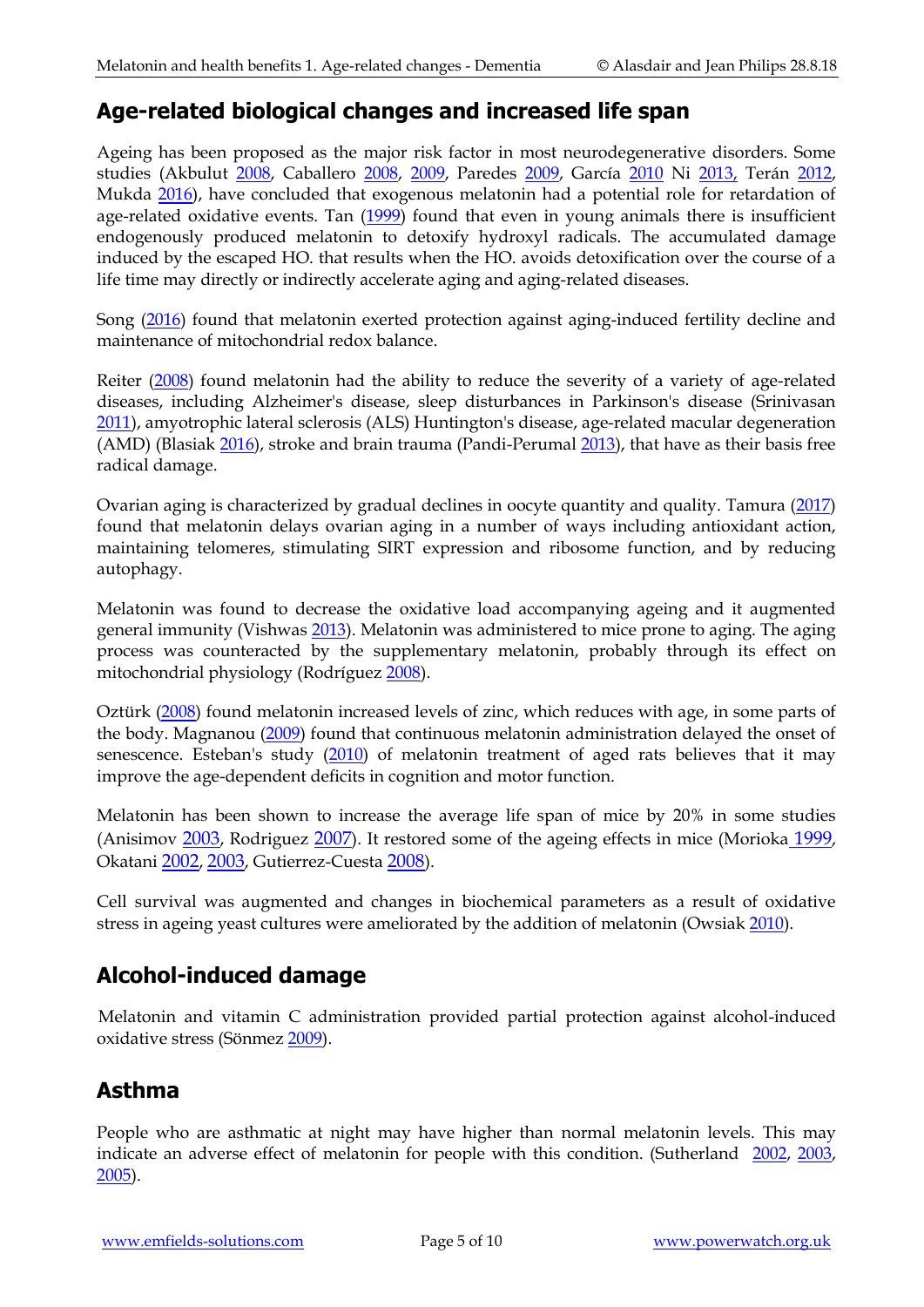## **Autism**

People who suffer from autism have half as much melatonin in their blood as the rest of the population. This may be exacerbated by their irregular sleep patterns, which prevent their bodies from making the hormone efficiently. Melatonin administration was found to be promising as an efficient and safe treatment of severe sleep disturbances in adults with autism (Galli-Carminati [2009\)](http://www.ncbi.nlm.nih.gov/pubmed/19452292).

Jonsson [\(2010\)](http://www.ncbi.nlm.nih.gov/pubmed/20377855) suggested that melatonin related genes might be interesting candidates for further investigation in the search for genes involved in autism spectrum disorders and related neurobehavioral conditions.

#### **Behaviour**

Melatonin treatment in persons with intellectual disability and chronic insomnia decreases daytime challenging behaviour, probably by improving sleep maintenance or by improving circadian melatonin rhythmicity (Braam [2010\)](http://www.ncbi.nlm.nih.gov/pubmed/19888921).

Microwave radiation causes body mass decrease and anxiety related behaviour in rats, however melatonin causes a reverse of those effects on both body weight and behaviour of irradiated animals (Sokolovic [2012\)](https://www.ncbi.nlm.nih.gov/pubmed/22616582).

#### **Bladder**

Melatonin significantly improved bladder symptoms and histological damage in rats with induced cystitis (Zhang [2013\)](http://www.ncbi.nlm.nih.gov/pubmed/23250825).

#### **Blood Brain barrier**

Melatonin can easily cross cell membranes and the blood-brain barrier (Hardeland [2005\)](http://www.ncbi.nlm.nih.gov/sites/entrez?cmd=Retrieve&db=pubmed&dopt=AbstractPlus&list_uids=16217125).

#### **Blood flow**

Maternal melatonin administration appeared to prevent problems with bloodflow and DNA damage in the foetal rat brain (Wakatsuki [1999,](http://www.ncbi.nlm.nih.gov/pubmed/10231727?ordinalpos=68&itool=EntrezSystem2.PEntrez.Pubmed.Pubmed_ResultsPanel.Pubmed_RVDocSum) [2001,](http://www.ncbi.nlm.nih.gov/pubmed/11555173?ordinalpos=39&itool=EntrezSystem2.PEntrez.Pubmed.Pubmed_ResultsPanel.Pubmed_RVDocSum) Watanabe [2004\)](http://www.ncbi.nlm.nih.gov/pubmed/15485554?ordinalpos=13&itool=EntrezSystem2.PEntrez.Pubmed.Pubmed_ResultsPanel.Pubmed_RVDocSum), and prevented placental DNA damage and foetal growth restriction (Nagai [2008\)](http://www.ncbi.nlm.nih.gov/pubmed/18373555?ordinalpos=3&itool=EntrezSystem2.PEntrez.Pubmed.Pubmed_ResultsPanel.Pubmed_RVDocSum). Melatonin also reduced cerebral vasospasm (Alada[g 2009\)](http://www.ncbi.nlm.nih.gov/pubmed/19415488).

Melatonin protected the liver (Okatani [2003\)](http://www.ncbi.nlm.nih.gov/pubmed/12782196?ordinalpos=21&itool=EntrezSystem2.PEntrez.Pubmed.Pubmed_ResultsPanel.Pubmed_RVDocSum) testicles (Duru [2008\)](http://www.ncbi.nlm.nih.gov/pubmed/19062479?ordinalpos=1&itool=EntrezSystem2.PEntrez.Pubmed.Pubmed_ResultsPanel.Pubmed_DefaultReportPanel.Pubmed_RVDocSum) kidneys (Ersoz [2009\)](http://www.ncbi.nlm.nih.gov/pubmed/19814638) and the heart (Lochne[r 2013\)](http://www.ncbi.nlm.nih.gov/pubmed/23276991), from damage due to restricted, then restored, blood flow.

Melatonin and 1400W (Kesik [2009\)](http://www.ncbi.nlm.nih.gov/pubmed/19394656), or melatonin and s-methyl isothiourea (Tunc [2010\)](http://www.ncbi.nlm.nih.gov/pubmed/20594145) either alone or in combination, were efficient in ameliorating experimental ischemia reperfusion injury of the intestines.

#### **Blood pressure**

The chronic administration of melatonin to individuals with hypertension induces a measurable drop in night time systolic and diastolic blood pressure (Reiter [2009\)](http://www.ncbi.nlm.nih.gov/pubmed/19633446). Preventive treatment with melatonin helps to eliminate negative impacts of the earth's weather on patients with hypertensive disease (Rapoport & Breus [2011\)](http://www.ncbi.nlm.nih.gov/pubmed/21932552).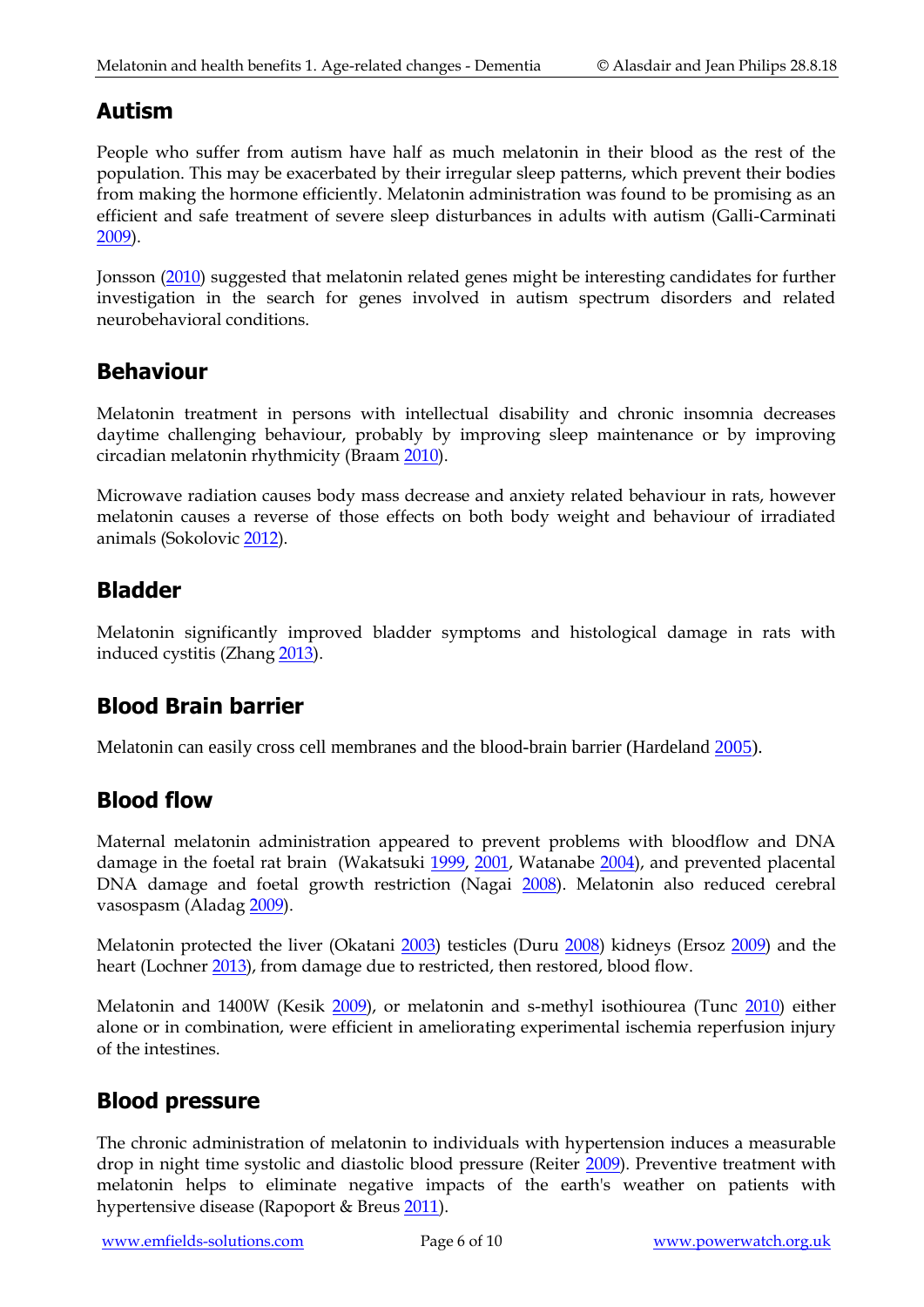In an experiment on rats, melatonin not only prevented the increase in blood pressure during the developing stage of stress-induced hypertension (SIH), but it also reduced the blood pressure of rats that had already developed SIH (HL Li [2009\)](http://www.ncbi.nlm.nih.gov/pubmed/19018803).

Melatonin could be used as an additional treatment supporting hypotensive therapy in elderly primary essential hypertensive (EH) patients (Kedziora-Kornatowska [2008\)](http://www.ncbi.nlm.nih.gov/pubmed/18363674).

#### **Brain damage**

There are mixed results as to the effectiveness of melatonin after intracerebral haemorrhage. One study (Hartman [2008\)](http://www.ncbi.nlm.nih.gov/pubmed/19066091?ordinalpos=2&itool=EntrezSystem2.PEntrez.Pubmed.Pubmed_ResultsPanel.Pubmed_DefaultReportPanel.Pubmed_RVDocSum) found no effect, whereas Rojas [\(2008\)](http://www.ncbi.nlm.nih.gov/pubmed/19066075?ordinalpos=4&itool=EntrezSystem2.PEntrez.Pubmed.Pubmed_ResultsPanel.Pubmed_DefaultReportPanel.Pubmed_RVDocSum) found melatonin reduced oxidative stress, but it did not change the extent of brain oedema or neurologic deficits. Ersahin [\(2009\)](http://www.ncbi.nlm.nih.gov/pubmed/19215574) found that melatonin alleviated the oxidative stress caused by haemorrhage, helped preserve blood-brain barrier permeability and reduced brain oedema.

Melatonin was found to reduce oxidative damage in the brain caused by exposure to mobile phone radiation (Sokolovic [2008\)](http://www.ncbi.nlm.nih.gov/pubmed/18827438?ordinalpos=2&itool=EntrezSystem2.PEntrez.Pubmed.Pubmed_ResultsPanel.Pubmed_DefaultReportPanel.Pubmed_RVDocSum).

Birth asphyxia is associated with disturbed development of the neonatal brain. Melatonin was found to be effective in helping prevent brain injury at birth due to insufficient oxygen, and the authors (Hutton [2009\)](http://www.ncbi.nlm.nih.gov/pubmed/19684403) suggested that the prophylactic administration of melatonin in the last few days before delivery may help prevent such damage. Kaur [\(2008,](http://www.ncbi.nlm.nih.gov/pubmed/18422758) [2010\)](http://www.ncbi.nlm.nih.gov/pubmed/20136703) also found that melatonin reduced hypoxic damage to the neonatal brain, due, they hypothesised to its antioxidant properties.

#### **Burns**

Melatonin protected against myocardial injury in severely-burned rats (Han & X[u 2012\)](http://www.ncbi.nlm.nih.gov/pubmed/23168205).

#### **Cancer**

Melatonin is a particularly powerful antioxidant, 5 times more potent than vitamin C, which acts as a natural anti-cancer agent in the body (Sánchez-Barceló [2003,](http://www.ncbi.nlm.nih.gov/sites/entrez?Db=pubmed&Cmd=ShowDetailView&TermToSearch=12790777&ordinalpos=10&itool=EntrezSystem2.PEntrez.Pubmed.Pubmed_ResultsPanel.Pubmed_RVDocSum) Pauley [2004\)](http://www.ncbi.nlm.nih.gov/sites/entrez?cmd=Retrieve&db=pubmed&dopt=AbstractPlus&list_uids=15325001). Danielczyk & Dziegiel [\(2009\)](http://www.ncbi.nlm.nih.gov/pubmed/19837985) suggest that melatonin may be a useful therapeutic approach in human cancer prevention. A review by Su [\(2017\)](https://www.ncbi.nlm.nih.gov/pubmed/27706852) highlights current advances in understanding the molecular mechanisms by which melatonin counteracts tumour metastases, including experimental and clinical observations. Melatonin's significant atoxic, apoptotic, oncostatic, angiogenetic, differentiating and antiproliferative properties against all solid and liquid tumours have been documented. Thanks, in fact, to its considerable functional versatility, it can exert both direct and indirect anticancer effects in factorial synergy with other differentiating, antiproliferative, immunomodulating and trophic molecules that form part of anticancer treatment (Di Bell[a 2013\)](https://www.ncbi.nlm.nih.gov/pubmed/23348932).

Melatonin decreased spontaneous tumour development in mammary and uterine neoplasms in rats kept in constant light (Vinogradova [2007\)](http://www.ncbi.nlm.nih.gov/pubmed/18383709). The same team of authors (Vinogradova [2008\)](http://www.ncbi.nlm.nih.gov/pubmed/18416062) found that nocturnal administration of melatonin with drinking water (10 mg/l) prevented the adverse effects of constant and natural lighting on homeostasis and inhibited spontaneous tumorigenesis, particularly, that in the hemopoietic system in male rats.

It is highly protective of oxidative damage to human blood cells (Vijayalaxmi [1999,](http://www.ncbi.nlm.nih.gov/entrez/query.fcgi?db=pubmed&cmd=Retrieve&dopt=AbstractPlus&list_uids=10082913&query_hl=39&itool=pubmed_docsum) Badr [1999,](http://www.ncbi.nlm.nih.gov/entrez/query.fcgi?db=pubmed&cmd=Retrieve&dopt=AbstractPlus&list_uids=10521676&query_hl=45&itool=pubmed_docsum) Juutilainen [2006\)](http://www.ncbi.nlm.nih.gov/sites/entrez?Db=pubmed&Cmd=ShowDetailView&TermToSearch=16622861&ordinalpos=1&itool=EntrezSystem2.PEntrez.Pubmed.Pubmed_ResultsPanel.Pubmed_RVDocSum) - the sort of damage that could lead to leukaemia (Blackman [2001,](http://www.ncbi.nlm.nih.gov/entrez/query.fcgi?db=pubmed&cmd=Retrieve&dopt=AbstractPlus&list_uids=11180258&query_hl=78&itool=pubmed_docsum) Henshaw [2005\)](http://www.powerwatch.org.uk/subscriber/articles/_For%20checking/pooled%20analysis%20of%20magnetic%20fields%20and%20childhood%20leukaemi), and can prevent damage to DNA (Karbownik [2001\)](http://www.ncbi.nlm.nih.gov/sites/entrez?cmd=Retrieve&db=pubmed&dopt=AbstractPlus&list_uids=11239965).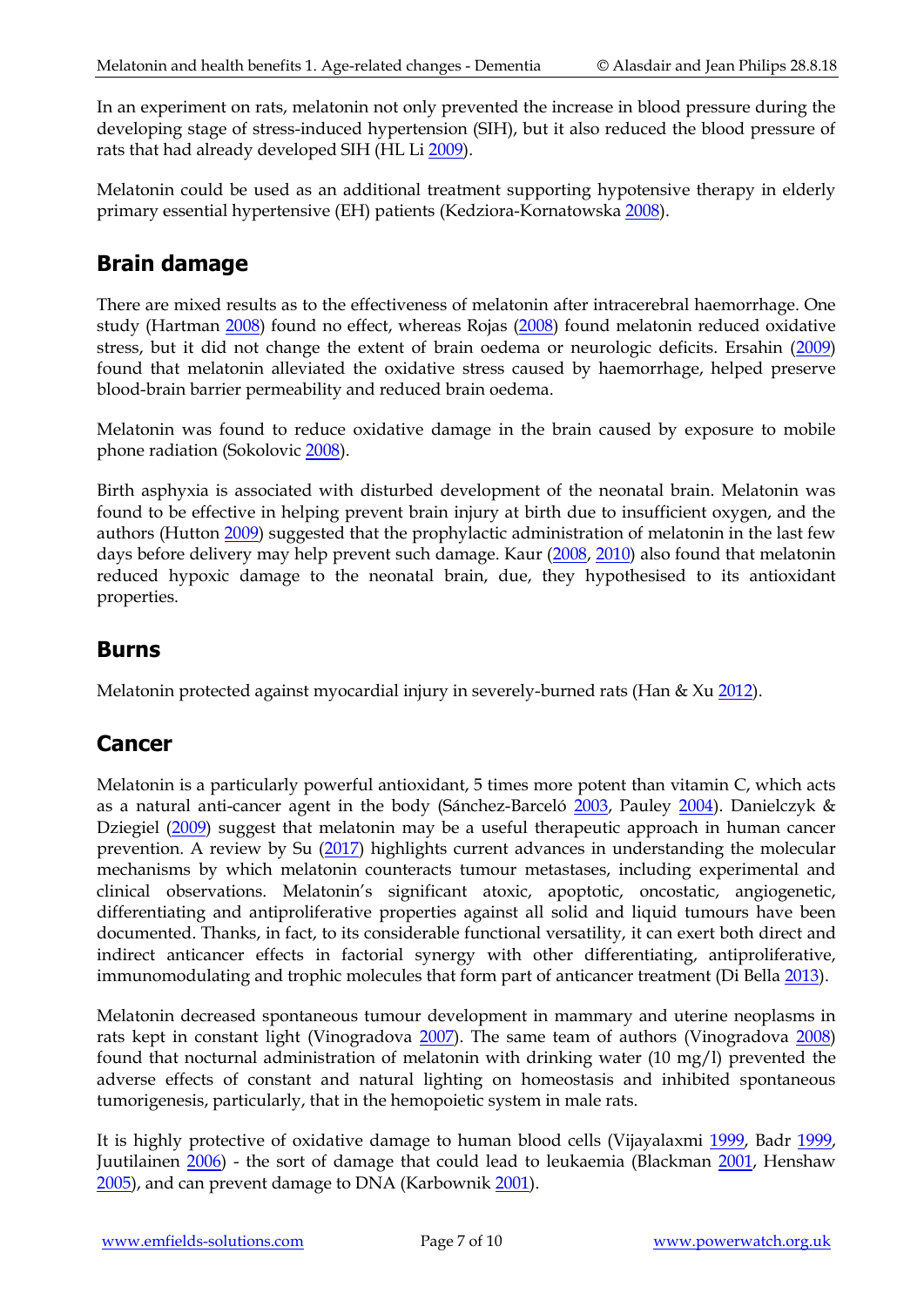Srinivasan [\(2008\)](http://www.ncbi.nlm.nih.gov/pubmed/18815150) commented that *"In addition to its direct oncostatic action, melatonin protects hematopoietic precursors from the toxic effect of anticancer chemotherapeutic drugs. Melatonin secretion is impaired in patients suffering from breast cancer, endometrial cancer or colorectal cancer."* Melatonin (Othman [2008,](http://www.ncbi.nlm.nih.gov/pubmed/18793653) Martín [2010\)](http://www.ncbi.nlm.nih.gov/pubmed/19632770) and lycopene (the pigment in tomatoes) supplementation (Al-Malki [2012\)](http://www.ncbi.nlm.nih.gov/pubmed/23024110) helped antioxidant defence against chemotherapy toxicity. Saxena [\(2009\)](http://www.ncbi.nlm.nih.gov/pubmed/19808044) found that melatonin reduced memory deficits and neuronal degeneration produced as side effects by anticancer chemical streptozotocin. Melatonin, as an adjuvant therapy, can be beneficial in treating patients suffering from breast cancer, hepatocellular carcinoma or melanoma (Moselhy & Al Mslmani [2008,](http://www.ncbi.nlm.nih.gov/pubmed/18682897) Srinivasan [2011\),](http://www.ncbi.nlm.nih.gov/pubmed/22074586) and in a meta-analysis by Dziegel [\(2008\)](http://www.ncbi.nlm.nih.gov/pubmed/18443563) melatonin had an antiproliferative effect on tumours as part of therapy.

Jang [\(2009\)](http://www.ncbi.nlm.nih.gov/pubmed/19555448) found that melatonin increased radiation-induced apoptosis in leukaemia cells, at the same time reducing apoptosis in normal cells in mice. A useful supplement to take during cancer radiation treatment. Melatonin was found to have anticancer effects in human myeloid cells (Bejarano [2009\)](http://www.ncbi.nlm.nih.gov/pubmed/19552762). Administering melatonin in combination with other drugs in cancer treatment (Irinotecan (Kontek & Nowicka [2013\)](http://www.ncbi.nlm.nih.gov/pubmed/23126525), can modulate their effectiveness, allowing for optimisation of treatment dosages, especially in aggressive triple negative breast cancer in African American women (Oprea-Ilies [2013\)](http://www.ncbi.nlm.nih.gov/pubmed/23250547).

Cucina [\(2009\)](http://www.ncbi.nlm.nih.gov/pubmed/19175854) and Girgert [\(2009\)](http://www.ncbi.nlm.nih.gov/pubmed/19522736) found that melatonin killed MCF-7 **breast cancer** cells. Benitez-King [\(2009\)](http://www.ncbi.nlm.nih.gov/pubmed/19337976) found that melatonin is able to switch microfilament phenotypes in MCF-7 human mammary cancer cells from invasive migratory cells to dormant microfilament phenotypes. In a paper as long ago as 1990 Kerenyi, discussing the role of the pineal gland (and subsequent serum melatonin levels), proposed that melatonin may have a direct effect on breast tumours, especially oestrogen-dependent tumours (Kloog 2008, Viswanathan & Schernhammer [2008,](http://www.ncbi.nlm.nih.gov/pubmed/19070424) Schernhammer & Hankinson [2009,](http://www.ncbi.nlm.nih.gov/pubmed/19124483) Maganhin [2008\)](http://www.ncbi.nlm.nih.gov/pubmed/18604407?ordinalpos=1&itool=EntrezSystem2.PEntrez.Pubmed.Pubmed_ResultsPanel.Pubmed_RVDocSum), the melatonin receptors being the probable sites of interaction between melatonin and the tumour cell. Grant commented [\(2009\)](http://www.ncbi.nlm.nih.gov/pubmed/19193248) *"Melatonin works through receptors and distinct second messenger pathways to reduce cellular proliferation and to induce cellular differentiation. In addition, independently of receptors melatonin can modulate oestrogendependent pathways and reduce free-radical formation, thus preventing mutation and cellular toxicity".* 

Umit [\(2012\)](http://www.ncbi.nlm.nih.gov/pubmed/23215791) found that melatonin administration reduced the incidence, latency time and tumour volume of induced mammary cancers in rats.

In a review of potential mechanisms, Korkmaz [\(2009\)](http://www.ncbi.nlm.nih.gov/pubmed?term=18592373) proposes that 1) melatonin influences the regulation of breast cancer cell growth 2) melatonin down-regulates the expression of genes responsible for the local synthesis or activation of oestrogens 3) melatonin inhibits telomerase activity and expression induced by either natural oestrogens or xenooestrogens 4) melatonin modulates the cell cycle through the inhibition of cyclin D1 expression 5) melatonin influences circadian rhythm disturbances with the subsequent deregulation of PER2 which acts as a tumour suppressor gene.

It seems that premenopausal (Schernhammer [2010\)](http://www.ncbi.nlm.nih.gov/pubmed/20200429) and postmenopausal (Schernhammer [2008\)](http://www.ncbi.nlm.nih.gov/pubmed/18544743) women's risk of developing breast cancer may be inversely related to overnight melatonin production.

Merklinger-Gruchala [\(2008\)](http://www.ncbi.nlm.nih.gov/pubmed/18714190?ordinalpos=1&itool=EntrezSystem2.PEntrez.Pubmed.Pubmed_ResultsPanel.Pubmed_DefaultReportPanel.Pubmed_RVDocSum) reported that sleep variation may influence endogenous oestrogens, and therefore risk of breast cancer. An estimated 45-80% of breast cancer patients use antioxidant supplements after diagnosis, and the use of antioxidant supplements during breast cancer treatment is common. In a review of 22 articles, Greenlee [\(2009\)](http://www.ncbi.nlm.nih.gov/pubmed/18839308) suggested that melatonin could enhance tumour response during treatment, but that the trials did not have sufficient statistical significance to be conclusive.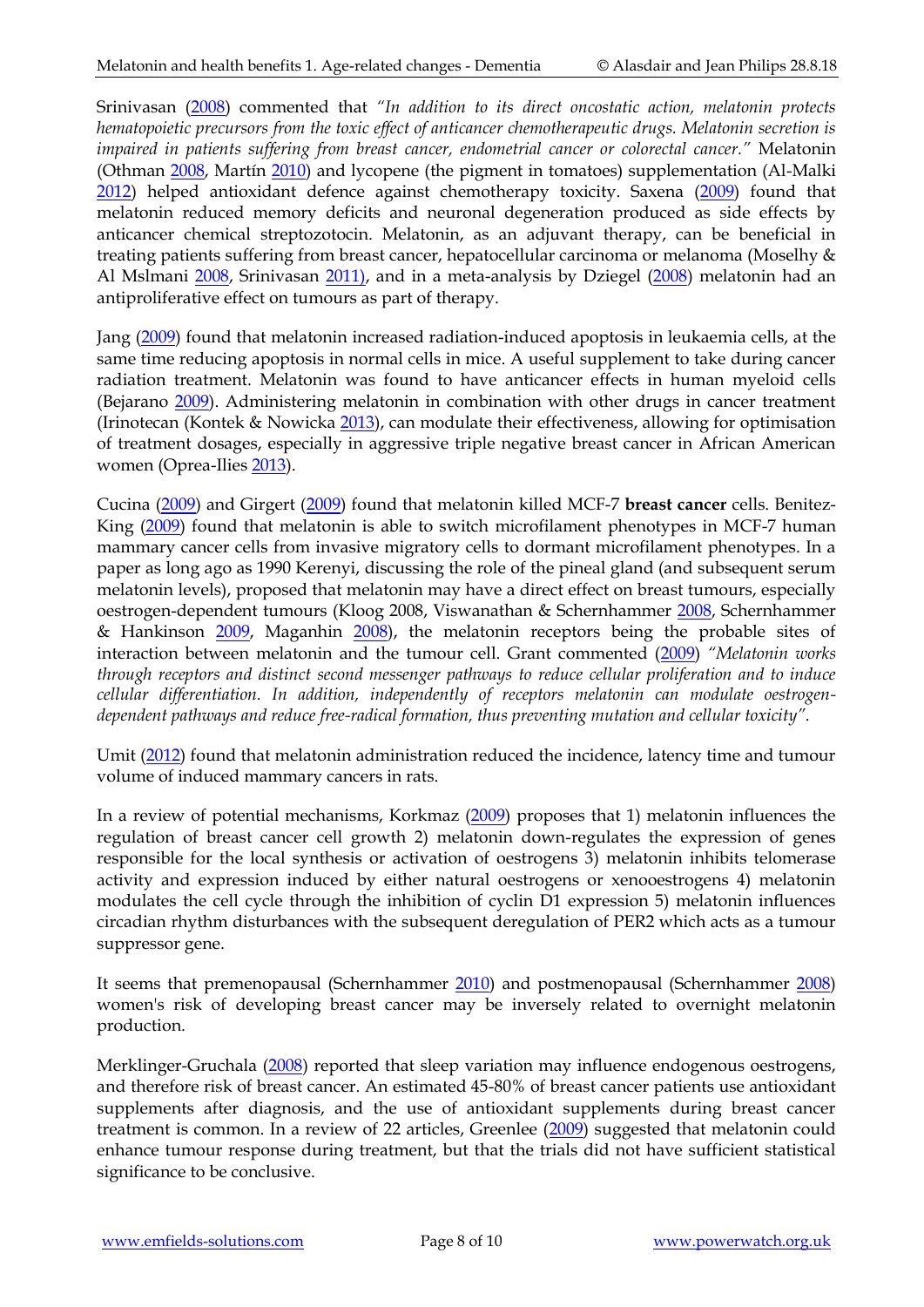Melatonin directly targeted glioma tumour cells by altering glioblastoma stem-like cells' (GSCs) biology and inhibiting GSC proliferation (Zheng [2017\)](https://www.ncbi.nlm.nih.gov/pubmed/28255276) and glioma-initiating cells (Kinker [2016\)](https://www.ncbi.nlm.nih.gov/pubmed/26510398). GSCs display self-renewing and tumour-propagating capacity playing a particularly important role in maintaining tumour growth, therapeutic resistance, and tumour recurrence. Additionally, melatonin altered GSCs in such a way as to inhibit tumour initiation and propagation (Chen [2016\)](https://www.ncbi.nlm.nih.gov/pubmed/27121240).

It may be that people may sleep less when their work patterns are different. Some research (Verkasalo [2005,](http://www.ncbi.nlm.nih.gov/sites/entrez?Db=pubmed&Cmd=ShowDetailView&TermToSearch=16230426&ordinalpos=1&itool=EntrezSystem2.PEntrez.Pubmed.Pubmed_ResultsPanel.Pubmed_RVDocSum) Kakizaki [2008,](http://www.ncbi.nlm.nih.gov/pubmed/18813313) Wu [2008\)](http://www.ncbi.nlm.nih.gov/pubmed/18448486) though not all (Pinheiro [2006\)](http://www.ncbi.nlm.nih.gov/pubmed/16707482), has shown a decreased risk of breast cancer and prostate cancer (Kakizaki [2008\)](http://www.ncbi.nlm.nih.gov/pubmed/18542076) in long sleepers, possibly because of its effect on melatonin levels.

Joo & Yoo [\(2009\)](http://www.ncbi.nlm.nih.gov/pubmed/19522739) suggested that melatonin may be promising for anti-prostate cancer strategies due to its ability to induce apoptotic death. Markt [\(2015\)](http://www.ncbi.nlm.nih.gov/pubmed/25388799) found significant gene-based associations with fatal prostate cancer and 6-sulfatoxymelatonin levels.

Melatonin was found to be a pro-apoptotic and pro-necrotic agent for pancreatic cancer cells. These effects were found both *in vitro* and *in vivo* (Xu [2013\)](http://www.ncbi.nlm.nih.gov/pubmed/23245210).

## **Cardiovascular support**

Melatonin may play a role in preventing cardiac arrhythmia.

A Russian review of the literature found evidence of therapeutic effects of melatonin in the treatment of arterial hypertension and cardiac ischemic disease (Russian a [2008](http://www.ncbi.nlm.nih.gov/pubmed/18652262?ordinalpos=1&itool=EntrezSystem2.PEntrez.Pubmed.Pubmed_ResultsPanel.Pubmed_RVDocSum) Mukherjee [2012\)](http://www.ncbi.nlm.nih.gov/pubmed/23050266). Petrosillo [\(2009\)](http://www.ncbi.nlm.nih.gov/pubmed/19684190) and Diez [\(2009\)](http://www.ncbi.nlm.nih.gov/pubmed/19175855) found that melatonin protected the heart from reperfusion injury.

Grossman [\(2006\)](http://www.ncbi.nlm.nih.gov/sites/entrez?Db=pubmed&Cmd=ShowDetailView&TermToSearch=17000226&ordinalpos=16&itool=EntrezSystem2.PEntrez.Pubmed.Pubmed_ResultsPanel.Pubmed_RVDocSum) and Reiter [\(2008\)](http://www.ncbi.nlm.nih.gov/pubmed/18997997?ordinalpos=2&itool=EntrezSystem2.PEntrez.Pubmed.Pubmed_ResultsPanel.Pubmed_DefaultReportPanel.Pubmed_RVDocSum) found that melatonin supplementation may be an effective treatment for hypertension. Oral melatonin seemed to have the effect of reducing systolic blood pressure in one small study (Yildiz [2006\)](http://www.ncbi.nlm.nih.gov/pubmed/18651024?ordinalpos=1&itool=EntrezSystem2.PEntrez.Pubmed.Pubmed_ResultsPanel.Pubmed_RVDocSum). The same author found that increased levels of melatonin during the night were found to cause decreased blood pressure and heart rate (Yildiz [2009\)](http://www.ncbi.nlm.nih.gov/pubmed/19267945).

A study by Sato [\(2013\)](http://www.ncbi.nlm.nih.gov/pubmed/23111917) found that melatonin concentrations during sleep in obese subjects were significantly lower than those in non-obese subjects in the winter. They said that decreased nocturnal melatonin concentrations during winter in obese men may be related to higher heart rates, and this may suggest that obese men are at an increased risk of a cardiovascular incident during sleep, especially in the winter.

Melatonin is an important endogenous signal able to synchronise circadian oscillations in the cardiovascular system. It may be effective especially in situations when the circadian control is weakened or the organism must adapt to rapid changes in rhythmic environmental conditions (Zeman & Herichova [2013\)](http://www.ncbi.nlm.nih.gov/pubmed/23277083).

Nicotine exposure depletes myocardial antioxidant enzymes and increases free radicals and lipid peroxidation products. Baykan [\(2008\)](http://www.ncbi.nlm.nih.gov/pubmed/18676298?ordinalpos=3&itool=EntrezSystem2.PEntrez.Pubmed.Pubmed_ResultsPanel.Pubmed_DefaultReportPanel.Pubmed_RVDocSum) found that melatonin prevents the nicotine-induced cardiac injury. Rezzani [\(2009\)](http://www.ncbi.nlm.nih.gov/pubmed/19196438) found that melatonin reduced damage resulting from CsA cardiotoxicity.

A review of studies identifying edible plants displaying cardioprotective properties after chemotherapy, found that melatonin could be a safe and effective way of alleviating anticancer chemotherapy and preventing heart failure (Piasek [2009\)](http://www.ncbi.nlm.nih.gov/pubmed/19502676). Among products where melatonin has been identified include wine, olive oil, tomato, beer, and others (Favero [2017\)](https://www.ncbi.nlm.nih.gov/pubmed/27884595). Interestingly,